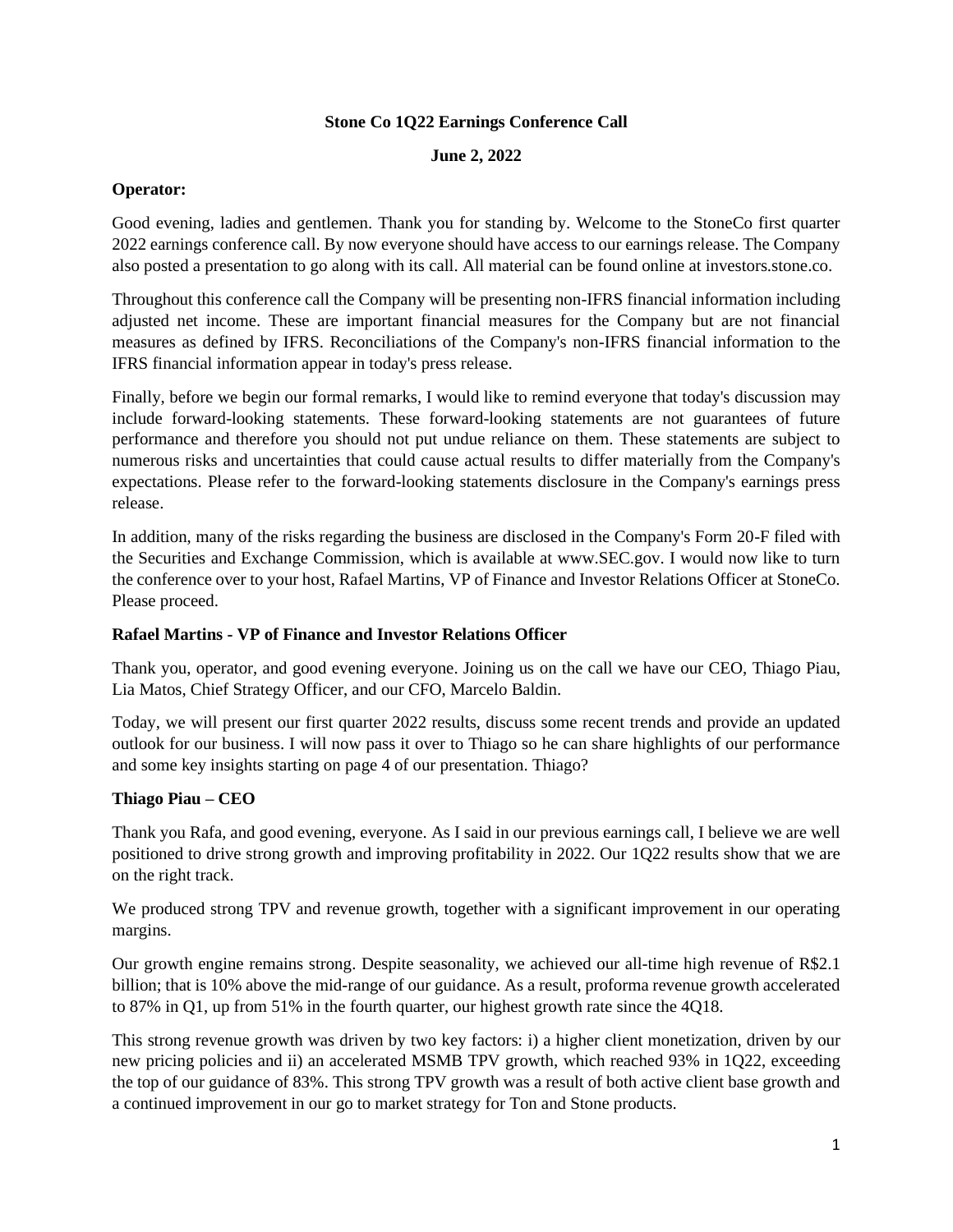On the profitability side, our adjusted EBT reached R\$163 million in the quarter, which was 16% above our guidance, representing an almost tenfold increase on a sequential basis.

As we mentioned last quarter, we reorganized the company into two segments – Financial Services and Software, because we believe this will increase transparency, reduce complexity and enable us to better manage our business. As you can see from our reporting, both of our segments performed well in the quarter.

Within financial services, revenue increased by 107.8%, driven by solid expansion of client monetization. As a result of our new pricing initiatives, MSMB take rates reached 2.06%, which was 35bps above the previous quarter, and the quality of our client mix improved within both Ton and Stone products. The net addition of clients decelerated in the quarter, but this was mainly driven by the churn of lower profitability clients. Finally, we continued to expand our banking platform with transactional products, generating more engagement, and increasing opportunities to monetize clients in the future.

In our software segment, proforma revenue growth reached 27%, driven by a strong performance in the Core software and the consolidation of certain acquisitions made in the period. Within the Core, we generated revenue growth of 32%, driven by stronger new sales and higher average ticket per client. We are also gaining operating leverage in the software segment, with 12% adjusted EBITDA margins in 1Q22, a significant improvement compared with 9% adjusted EBITDA margins in 4Q21.

To help us execute our extensive roadmap, we will be welcoming two seasoned leaders to our team: a new CTO and a new Head of Credit. We have also assigned a new VP of Finance for our Software division. The company has also recently welcomed two new board members, resulting in a board composed of 90% independent members, with very diverse backgrounds and deep experience in technology and financial services.

I am pleased with the direction of our results in 1Q22, and I think this is a solid first step to producing strong results in 2022. I am also encouraged that we are seeing the same positive trends so far in the 2Q22. With that, I will now pass it over to Lia who will provide more details about our first quarter performance and strategic updates. Lia?

# **Lia Matos – Chief Strategy Officer**

Thank you, Thiago, and good evening, everyone. I will start today with some performance highlights and then do a quick deep dive on the main drivers of our performance. On page 5, we show a summary of our main financial and operating highlights, and I just want to touch on a couple points here. As Thiago mentioned, our total revenue surpassed a record mark of R\$2 billion this quarter, with growth accelerating to 139%, or 87% proforma for Linx. I think one takeaway of our strong growth performance is it does confirm our ability to implement the new pricing strategies laid out in the 4Q21 while maintaining strong TPV growth. These strategies, together with a tighter cost management, enabled us to also see a significant recovery in profitability, with an Adj EBT margin of 7.9% compared to 0.9% in the 4Q21.

Moving to page 6, as you can see we are presenting our financial results in two segments. Our fintech businesses are managed in our financial services segment and our vertical POS/ERP solutions as well as the digital commerce solutions are managed within our software segment. Lastly, we have a third bucket for non-allocated activities, which we manage separately. This change in reporting aligns with how we manage the business and is consistent with the changes we have implemented in our leadership team and management systems. We have made the historical data for these segments available for your review in the appendix of our earnings release.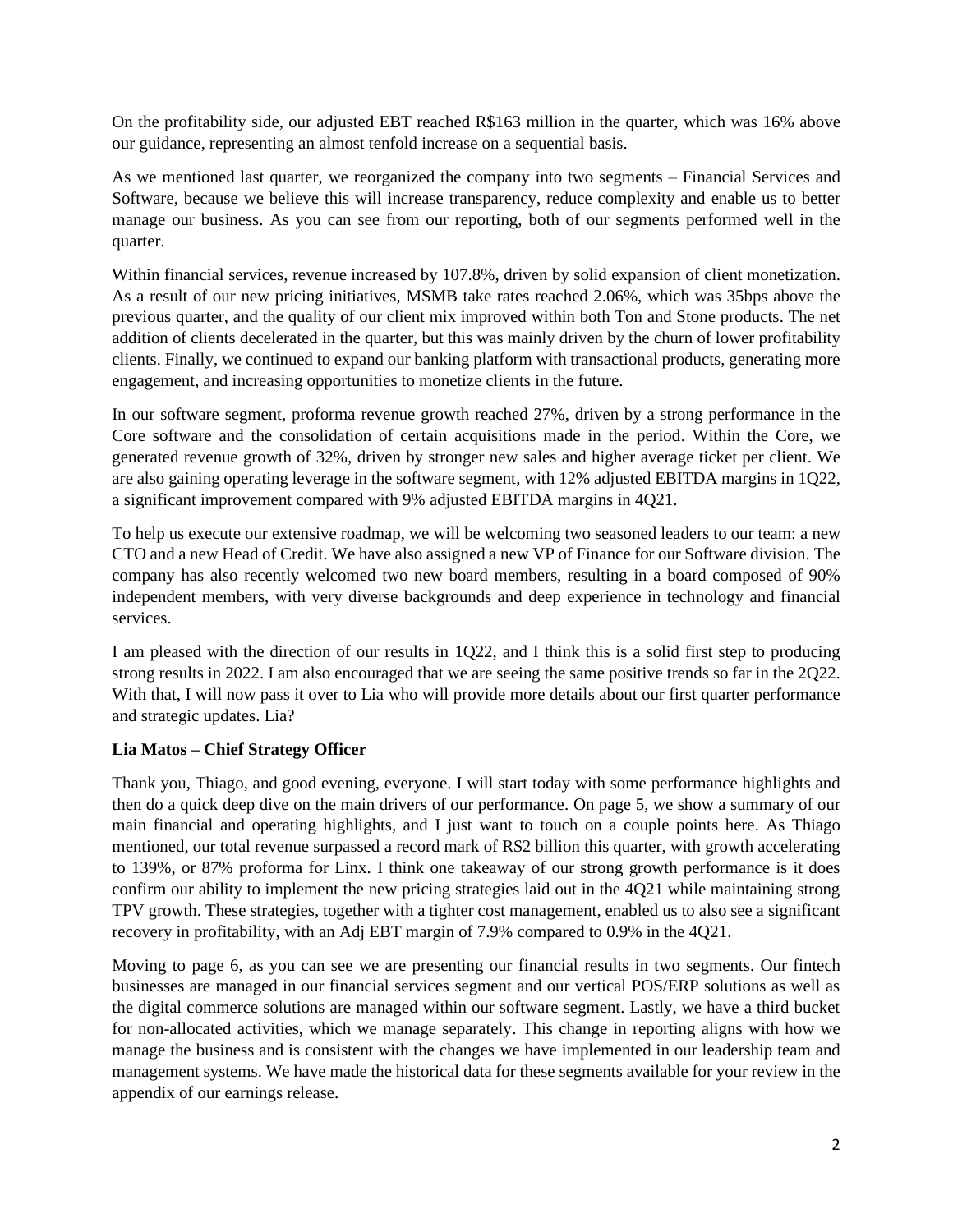Let's now take a closer look at each of our two businesses. I'll talk first about Financial Services on pages 7 to 12, and then move to Software on slide 13.

In financial services, we produced very strong growth during the quarter with more than R\$1.7b in revenue, more than doubling compared with last year and increasing on a sequential basis, despite historical seasonality.

Perhaps more importantly, profitability rebounded significantly with Adjusted EBT of R\$146 million, a more than fourfold increase from the previous quarter and a 620 bps sequential margin improvement. I think this begins to show a shift in our profitability trajectory which we will continue to focus on throughout 2022.

On slide 8 I want to talk about our client base trends. During the quarter, we reached 1.9 million MSMB clients and a net client addition of 168 thousand. As anticipated in our last earnings call, we saw a sequential deceleration in net adds, but this deceleration was mostly a result of churning of lower profitability clients. Taking a closer look, the 168 thousand net adds was comprised of, 184 thousand new additions in the TON product while the Stone and Pagar.me products experienced a decrease of 15 thousand clients.

Let me take a moment to break this down further and explain to you what is happening. As we've mentioned, we have shifted the commercial strategy to onboard smaller clients onto the Ton product as opposed to Stone product, because it better suits their needs and has a better unit economic profile for us. As a result, there are two effects taking place here: first, the majority of our new sales for smaller clients are directed towards Ton and second, the majority of our churn comes from less profitable, small clients still using the Stone product.

Moving on to slide 9, we can see that our strong TPV growth was a result of not only the client base growth, but also of the improvement in the quality of our client base. TPV in the MSMB segment grew over 93%, above the top range of our guidance, while the average TPV per client also increased in both Stone and TON products, as a result of the shift in commercial strategy that I just mentioned.

Take rates also improved materially in the 1Q22 to 2.06%, an increase of 35 basis points compared with the previous quarter.

As a result of our evolving commercial strategy, where we are optimizing our client mix of solutions based on customer needs, we are increasingly focused our overall MSMB TPV and client base metrics, versus thinking about our business separately between Stone, Pagar.me and Ton. To align with this strategy and provide investors a better and more consistent perspective on our performance, we will focus our reporting on overall MSMB metrics rather than by specific products, starting now in the second quarter.

In slide 10, we highlight the continued expansion and engagement with our banking platform. This quarter we surpassed half a million clients actively using our digital banking account, more than double compared with the previous year. We have been growing our base while also increasing ARPAC, which reached R\$33 in the first quarter, growing 32% sequentially.

Shifting to slide 11, I want to quickly update you on our credit business. Our legacy credit portfolio is performing in line with our expectations. This quarter we had a cash inflow of around R\$250 million from clients paying us back and we are on track to entirely de-risk principal capital. Given this performance our portfolio was recognized at a fair value of R\$268 million in our balance sheet in the 1Q22, compared with over R\$2.0 billion one year ago.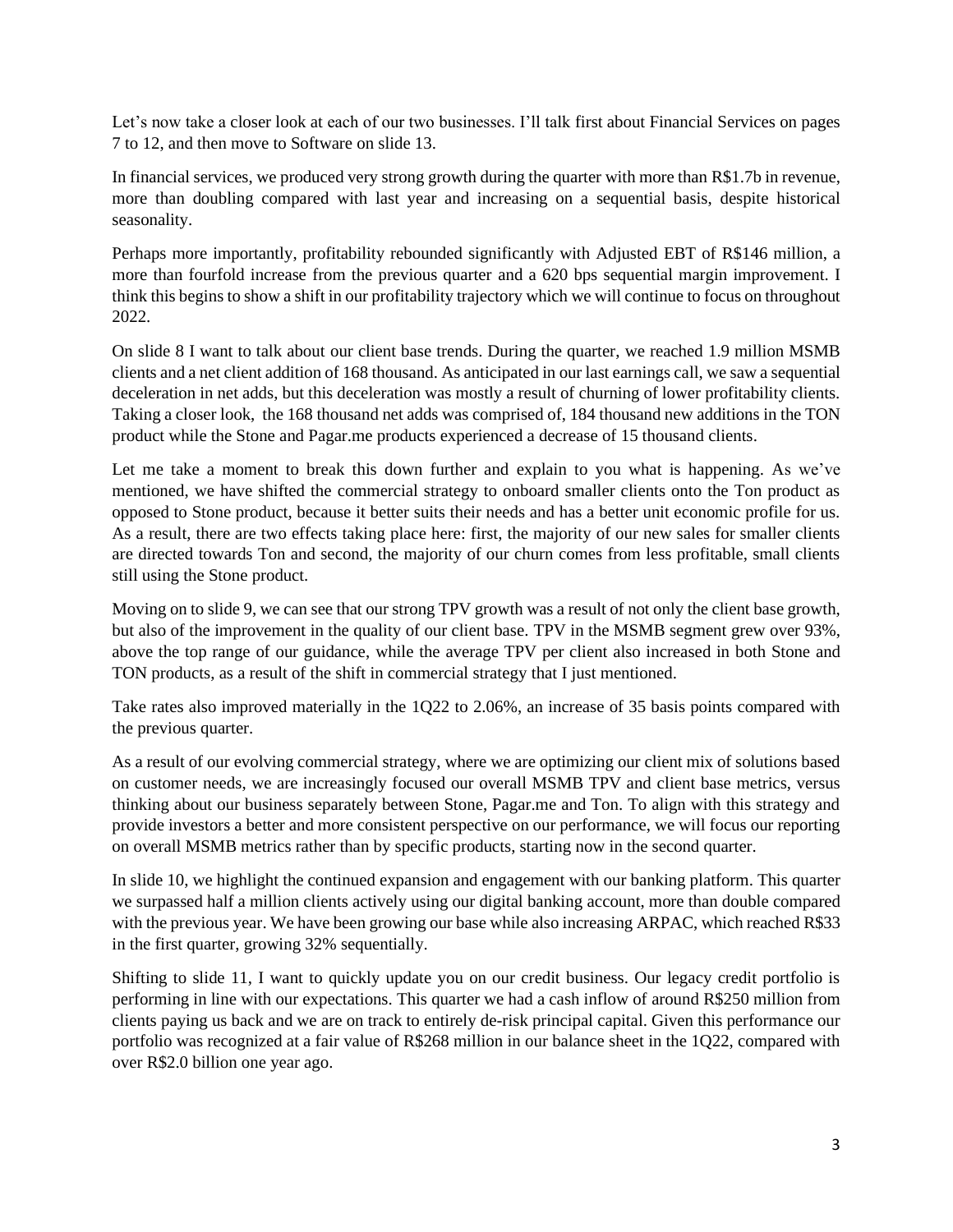Finally, on slide 12, we show some KPIs for our Key Accounts business. TPV grew 9% versus last year as we continue to de-prioritize sub-acquirers. In contrast, our platform services business continues to grow fast, accelerating its growth to 114%. Our take rate for the Key Accounts business continued to improve at 0.84% for the quarter, increasing sequentially as a result of both repricing and mix shift towards platform services, which have higher take rates than sub-acquirers.

Now let's shift to give some highlights of our software business performance on slides 13 and 14. Starting with the top line, Software revenue reached R\$327 million in the quarter, up 27% Pro-forma for Linx and our proforma adjusted EBITDA margin improved 370 bps this quarter to 12.3%.

On slide 14, I want to touch a little bit on the drivers of this performance and the progress of our software strategy.

- First, the core software business produced a strong growth of 32% as a result of the increase in number of locations using our POS/ERP solutions and an increase in average ticket, while the digital segment revenue decreased 2% as a reflection of tougher comps and the need for performance improvement.
- Second, we are gaining scale and improving margins: with an annualized revenue of R\$1.3 billion, we are able to continue to generate operating leverage from our integration efforts and efficiency gains in costs and expenses and we expect this trend to continue.

Finally, we see plenty of room to grow organically in current verticals, expand vertical coverage with new investments, increasing our reach to help merchants become more productive, sell more and grow.

Now I would like to pass it over to Rafael, so he can discuss in more detail some of our key financial metrics. Rafa?

# **Rafael Martins - VP of Finance and Investor Relations Officer**

Thanks, Lia. Starting on slide 15, without going into too much detail on the numbers that Thiago and Lia have already walked you through, I do want to note three things: first, we see strong continued growth trends. Second, we see these results in both software and financial services segments. Third, and most importantly, we are starting to see our profitability rebound.

On slides 16 and 17 we show our P&L and adjusted P&L for the quarter. As we have already discussed topline trends in detail, I will move directly to slide 17 to focus on our costs and expenses, pro-forma for Linx.

In this quarter we observed operating leverage across all our costs and expenses line items both on an sequential and annual basis, with the minor exception of selling expenses quarter over quarter, which were impacted by additional marketing expenses that are part of our contract with Globo. It is important to note here that most of this institutional marketing will not affect our cash flow since we prepaid R\$230 million of marketing expenses in the first quarter of 2021, which was fully funded by cash received from Grupo Globo.

Now, let me highlight the most relevant efficiency gains quarter over quarter:

• Our costs with TAG, our platform of receivables, decreased from R\$ 64mm in the 4Q21 to close to R\$32 million in the quarter. We still have room to improve on this line, and we expect to continue gaining operating leverage in our cost to serve in the coming quarters.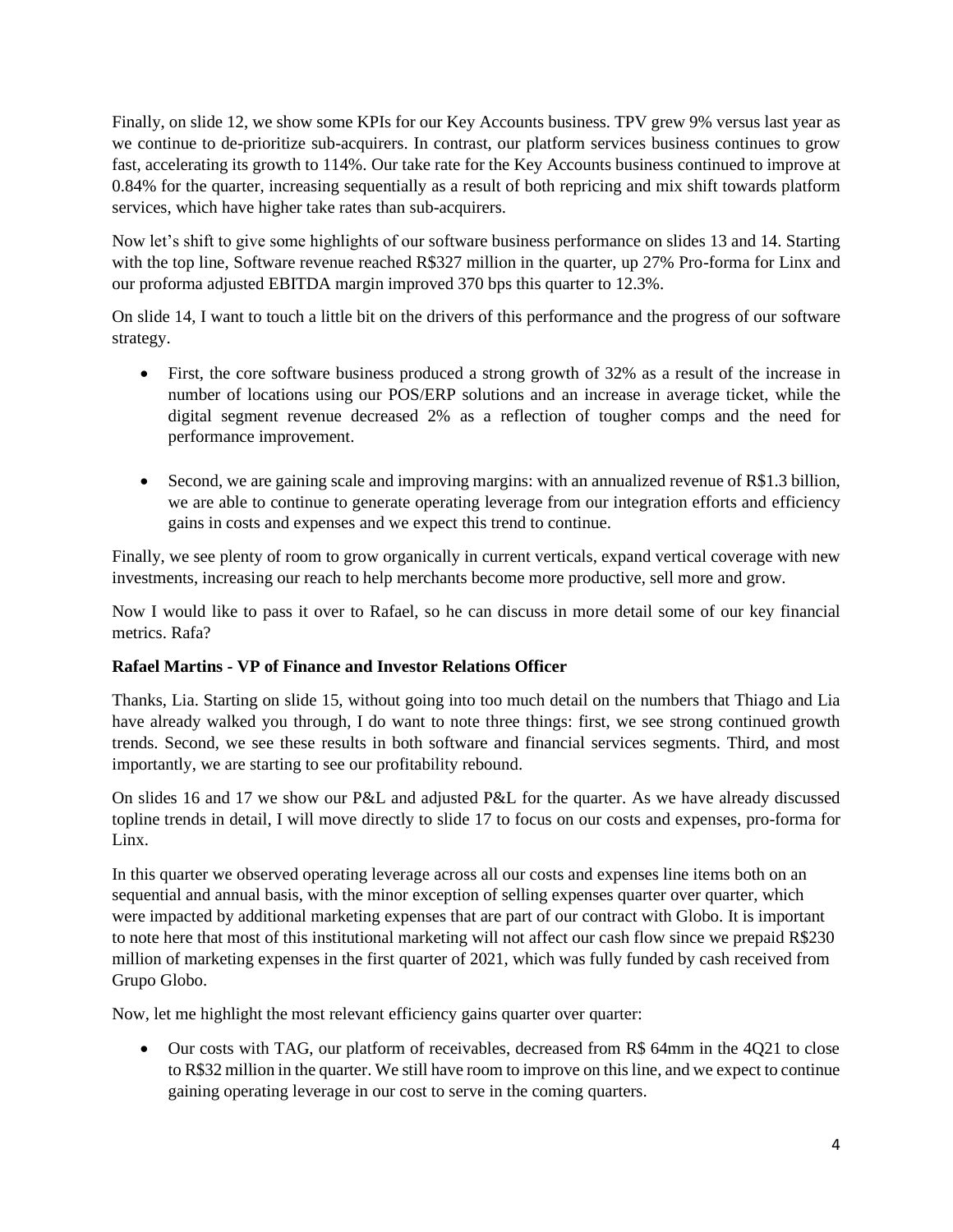- We gained almost 200 bps margin in administrative expenses, due to better cost control in third party services, facilities, travel expenses, among others and
- For the first time over the last year, we saw financial expenses decrease as a percentage of revenue, by 260 bps. Despite continued increase in interest rates in Brazil, our new pricing policy more than offset the higher absolute level of financial expenses

Now, moving to page 18, as we indicated in our previous earnings call, we are taking important steps to reorganize the business and bring in additional seasoned and talented people to strengthen our team. This quarter, I am happy to announce that we are welcoming:

- **Marcus Fontoura**, formerly at Microsoft, Google, Yahoo and IBM, as our Chief Technology Officer, and
- **Gregor Ilg**, former Head of Santander Brasil SMEs Retail Risks, who has 15 years of experience in credit and is expected to join the team as Head of Credit after his garden leave.

Also, Osmar Castellani, who has joined our team last year, was designated as the new VP of Finance for our Software division.

We would also like to highlight that we welcomed two new independent Board members: i) **Patricia Verderesi Schindler**, former JP Morgan Chief Risk Officer, Chair of Audit Committee at Raizen and board member at Credit Suisse Brazil and ii) **Mauricio Luchetti**, who has 19 years experience at Ambev, deep expertise in HR and Management and also an extensive board experience. As a result, our board is currently comprised of 90% independent directors.

Lastly, as we just announced in a separate filing, we have recently approved a new incentive plan pool, an important step towards attracting and retaining talents to support the execution of our strategy and to align incentives between our shareholders and the management partners who will lead the next phase of our growth.

With these steps, we believe that we are moving in the right direction to strengthen our team and governance practices, increasing the long-term value generation for our stakeholders.

To finalize our presentation, let´s move to page 19, where we share our 2Q22 outlook for the business:

- For 2Q22, we expect a Total Revenue and Income between R\$2.15 billion and R\$2.2 billion, representing year over year proforma for Linx growth between 148% and 154%. If we exclude the credit product, which had a negative impact on our 2Q21 topline, the proforma revenue should grow between 70% and 74%;
- We expect revenue growth to be driven substantially by the growth of our MSMB business, projected to reach TPV between R\$67 billion and R\$68 billion, representing year over year growth between 71% and 73%;
- Because of the extent of the repricing that took place in the first quarter, we still expect our net clients adds to continue to be affected in the second quarter
- Regarding our EBT guidance, we expect our business to continue improving profitability, with Adjusted EBT above R\$185 million in the 2Q22, when adjusting for financial expenses of our bond. This compares with R\$ 163 million achieved in the 1Q22.
- From the second quarter onwards, we have decided to stop adjusting the financial expenses related to the bond from our adjusted P&L. This decision was driven by the partial sale of our stake in Banco Inter, an investment which was fully funded by the issuance of our bond. We have sold